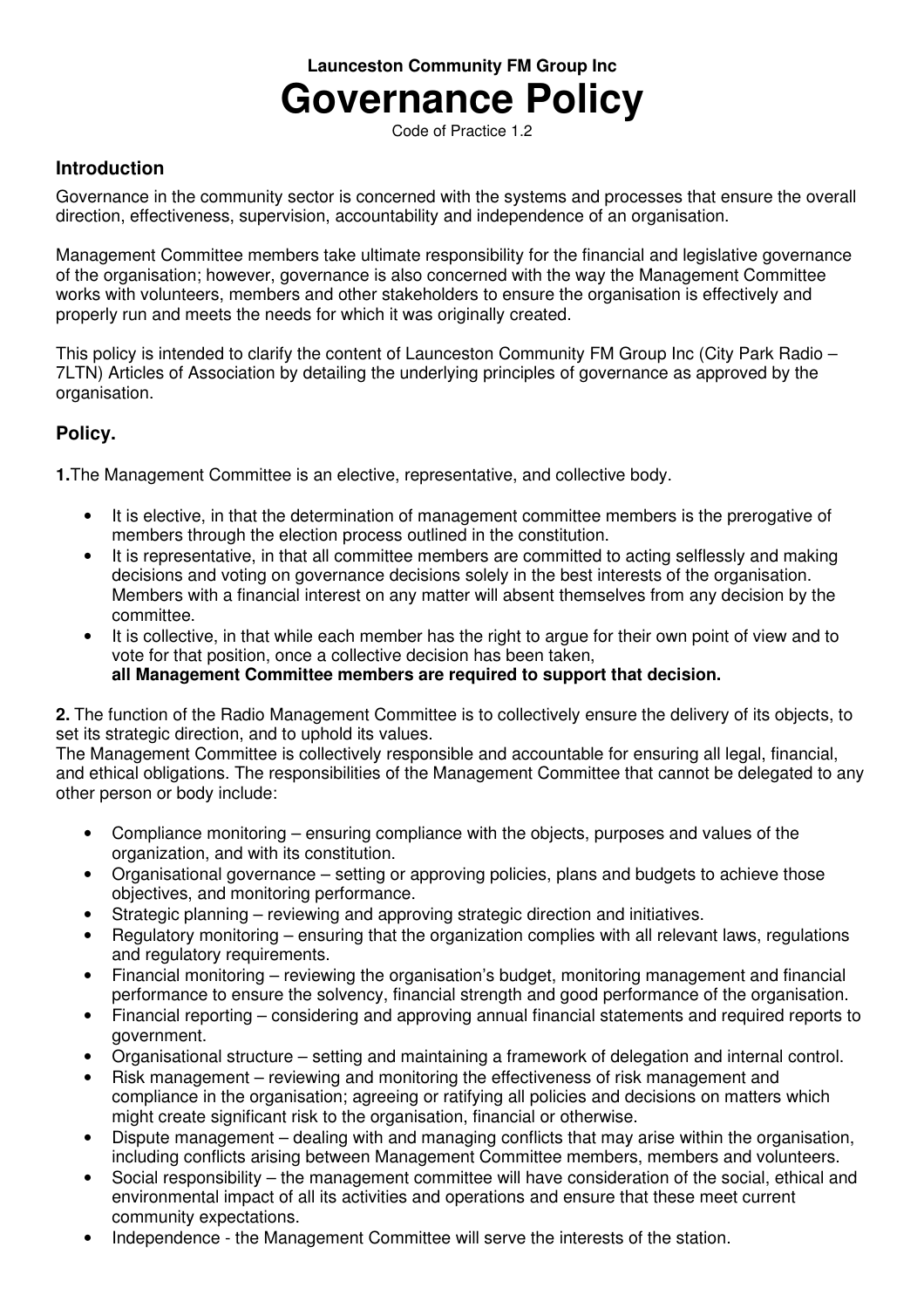## **Procedures**

#### **1.** Internal Controls

The Management Committee will set and maintain standing orders, policies and procedures, and systems of financial control, internal control, and performance reporting. The Management Committee will ensure that there is a system for the regular review of the effectiveness of its financial control, internal control, performance reporting, and policies and procedures.

#### **2.** Managing risks

The Management Committee will monitor risk assessment on a continuing basis and take appropriate steps to manage the organisation's exposure to significant risks. The Management Committee will ascertain the risks to which the organisation is subject, and act to mitigate the risks identified.

#### **3.** Management Committee review

The Management Committee will continue to examine its own effectiveness in meeting its responsibilities.

## **Responsibilities**

**1.** It will be the responsibility of the Management Committee to establish and maintain standing orders, policies and procedures, and systems of financial control, internal control and performance reporting.

**2.** It is the responsibility of the Management Committee to clearly demarcate and delegate the functions of sub-committees and other volunteers.

**3.** It shall be the responsibility of the Management Committee to address key management and operational issues within the direction and the policies laid down, including

- Developing and implementing organisational strategies and making recommendations to the Management Committee on significant strategic initiatives
- Making any recommendations for the appointment of volunteers, determining terms of appointment, evaluating performance, and developing and maintaining succession plans for volunteers
- Developing the annual budget and managing day-to-day operations within the budget
- Maintaining an effective risk management framework
- Keeping the management committee and regulators informed about any developments with a material impact on the organisation's performance; and
- Managing day-to-day operations in accordance with agreed standards for social, ethical and environmental practices.

As a member of the Management Committee also operating a charity registered with the **Australian Charities and Not-for-profits Commission**, you have a duty

- **To act with reasonable care and diligence.** You must exercise your powers and duties with the care and diligence that a reasonable person would if they were in your place.
- **To act in good faith in the best interests of the charity and for a proper purpose.** When acting as a board member you must make decisions that are in the best interest of the charity and to further its charitable purpose.
- **Not to improperly use information or position.** Any special knowledge that you gain as a committee member must only be used for the benefit of the charity and never to further personal or other interests. Similarly, you must not use your position to improperly gain an advantage for yourself or someone else, or cause detriment to the charity.
- **To disclose conflicts of interest.** If your duty to act in the best interests of the charity conflicts with (or may conflict) with your personal interests, you must disclose this responsibly.
- **To ensure that financial affairs are managed responsibly.** Ensure that there are systems and processes in place that ensure that the charity's resources are being effectively put towards the charity's charitable purpose and are protected from misuse.
- **Not to allow the charity to operate while insolvent.** You must ensure that the charity can pay its debts when they are due or will become due and that it does not continue to operate if it cannot pay its debts.